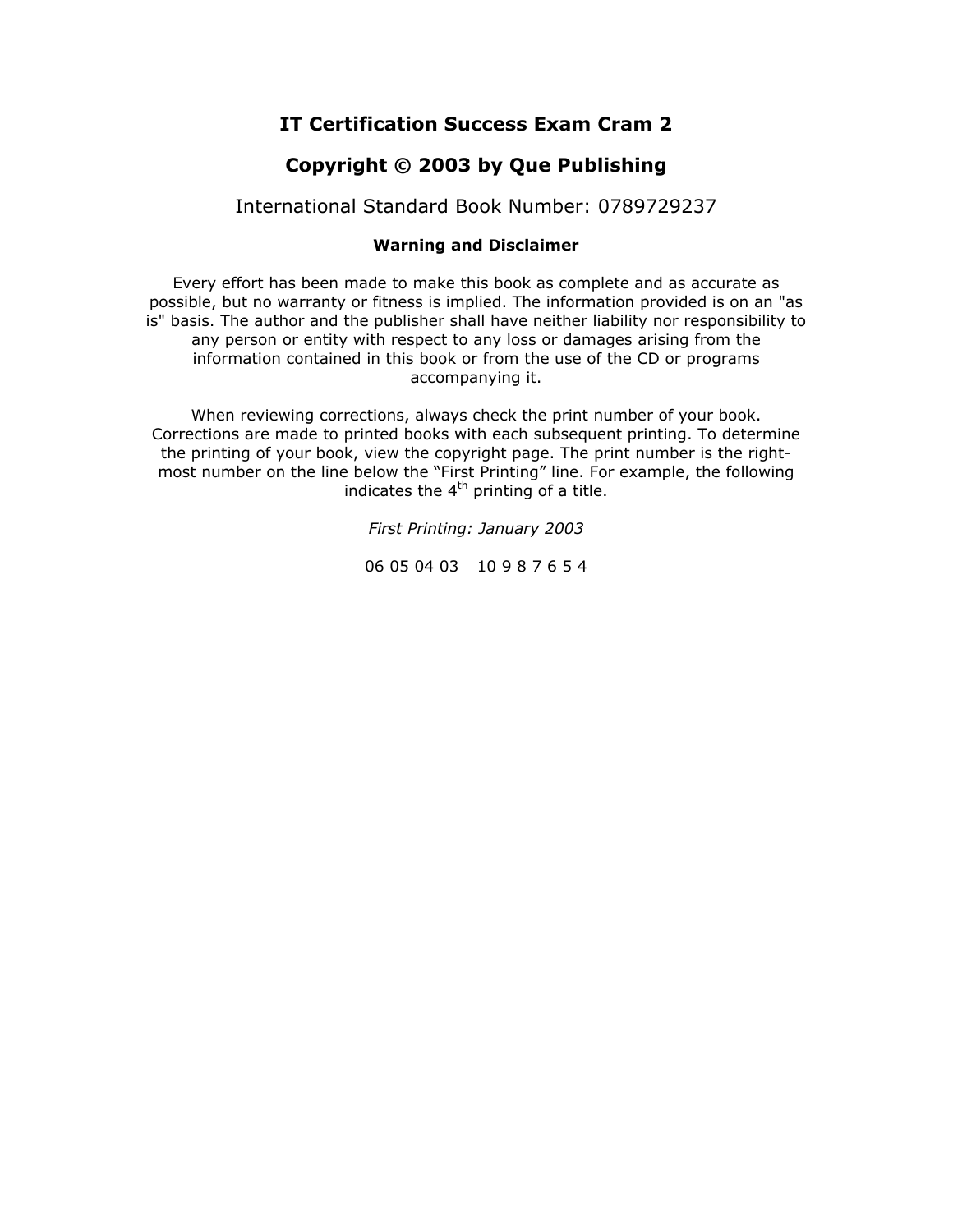# **First Printing Corrections**

| Pg     | <b>Error</b>                                                                                                                                                                                                                                                                                         | <b>Correction</b>                                                                                                                                                                                                                                                                               |
|--------|------------------------------------------------------------------------------------------------------------------------------------------------------------------------------------------------------------------------------------------------------------------------------------------------------|-------------------------------------------------------------------------------------------------------------------------------------------------------------------------------------------------------------------------------------------------------------------------------------------------|
| xxvi   | 2 <sup>nd</sup> paragraph, 3 <sup>rd</sup><br>sentence<br>There's also a companion<br>Web site at<br>www.examcram.com<br>where you can take<br>practice exams using an<br>extensive database of<br>test questions and<br>analyses and browse a<br>plethora of certification-<br>related information. | 2 <sup>nd</sup> paragraph, 3 <sup>rd</sup> sentence<br>There's also a companion<br>Web site at<br>www.examcram2.com<br>where you can take practice<br>exams using an extensive<br>database of test questions<br>and analyses and browse a<br>plethora of certification-<br>related information. |
| xxviii | 5 <sup>th</sup> paragraph below How<br>to Use This Book section<br>You should also visit Que<br>Certification's Web site at<br><del>www.examcram.com</del> .                                                                                                                                         | 5 <sup>th</sup> paragraph below How to<br>Use This Book section<br>You should also visit Que<br>Certification's Web site at<br>www.examcram2.com.                                                                                                                                               |
| 26     | 2 <sup>nd</sup> bullet point<br><b>MCSA (Microsoft Certified</b><br><b>Systems</b><br>Administrator)-This<br>certification is geared<br>toward administrators<br>who support Windows<br>2000 and/or <b>.NET</b> Server<br>2003 systems.                                                              | 2 <sup>nd</sup> bullet point<br>MCSA (Microsoft Certified<br><b>Systems</b><br>Administrator)-This<br>certification is geared toward<br>administrators who support<br>Windows 2000 and/or Server<br>2003 systems.                                                                               |
| 29     | <b>ALERT</b><br>Throughout the following<br>sections, note that the<br><b>-NET</b> 2003 exams (70-<br>275, 70-277, and 70-<br>278) and the 70-214<br>exam, "Implementing<br>and Administering                                                                                                        | <b>ALERT</b><br>Throughout the following<br>sections, note that the<br><b>Windows Server 2003</b><br>exams (70-275, 70-277, and<br>70-278) and the 70-214<br>exam, "Implementing and<br>Administering Security in a                                                                             |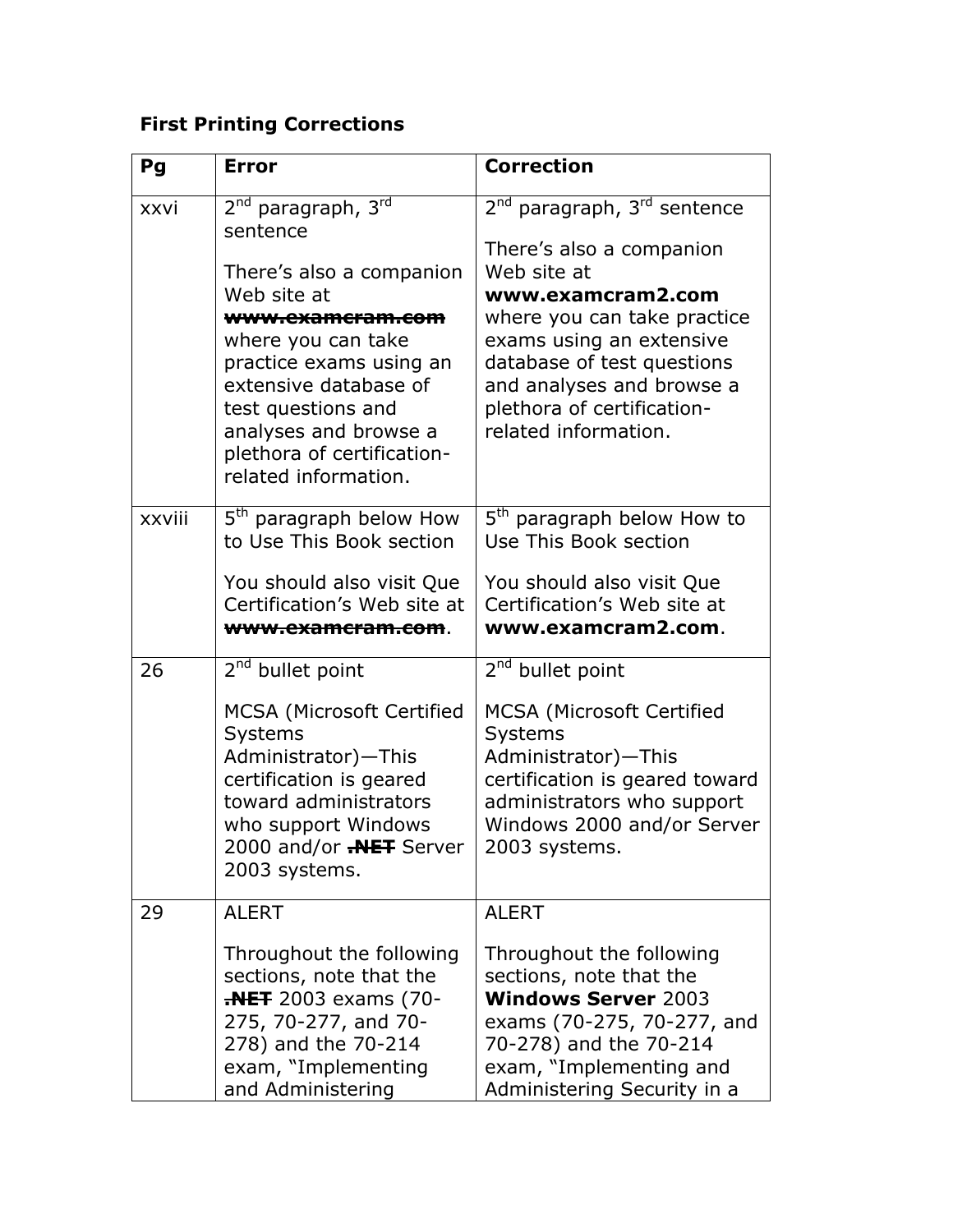|    | Security in a Microsoft<br>Windows 2000 Network,"<br>are scheduled for release<br>in early 2003.                                                                                                                                                                                                                                                                                 | Microsoft Windows 2000<br>Network," are scheduled for<br>release in early 2003.                                                                                                                                                                                                                                                                              |
|----|----------------------------------------------------------------------------------------------------------------------------------------------------------------------------------------------------------------------------------------------------------------------------------------------------------------------------------------------------------------------------------|--------------------------------------------------------------------------------------------------------------------------------------------------------------------------------------------------------------------------------------------------------------------------------------------------------------------------------------------------------------|
| 29 | Last paragraph                                                                                                                                                                                                                                                                                                                                                                   | Last paragraph                                                                                                                                                                                                                                                                                                                                               |
|    | Because of the timing of<br>its introduction-that is,<br>after the discontinuation<br>of the Microsoft<br>certification exams on<br>Windows NT 4.0-the<br><b>MCSA</b> credential applies<br>only to Windows 2000<br>certifications (which<br>include exams on<br>Microsoft Windows XP<br>and Microsoft Windows<br><b>REF</b> Server 2003, as<br>well as Windows 2000<br>topics). | Because of the timing of its<br>introduction-that is, after<br>the discontinuation of the<br>Microsoft certification exams<br>on Windows NT 4.0-the<br>MCSA credential applies only<br>to Windows 2000<br>certifications (which include<br>exams on Microsoft Windows<br><b>XP and Microsoft Windows</b><br>Server 2003, as well as<br>Windows 2000 topics). |
| 59 | $1st$ bullet point                                                                                                                                                                                                                                                                                                                                                               | 1 <sup>st</sup> bullet point                                                                                                                                                                                                                                                                                                                                 |
|    | Network Installation and<br>Support: CCNA, CCNP,<br><b>CCSP</b> , and CCIE Routing<br>and Switching                                                                                                                                                                                                                                                                              | Network Installation and<br>Support: CCNA, CCNP, and<br><b>CCIE Routing and Switching</b>                                                                                                                                                                                                                                                                    |
| 64 | 1 <sup>st</sup> four bullet points                                                                                                                                                                                                                                                                                                                                               | 1 <sup>st</sup> four bullet points                                                                                                                                                                                                                                                                                                                           |
|    | MCNS $(640-100)$ or<br>(640-442)—This exam<br>covers security threats,<br>AAA security, ACS and<br>TACACS+, perimeter<br>routers, firewall basics,<br>and IPSec. This exam<br>costs \$125 and can take<br>as long as 75 minutes.                                                                                                                                                 | MCNS $(640-100)$ -This exam<br>covers security threats, AAA<br>security, ACS and TACACS+,<br>perimeter routers, firewall<br>basics, and IPSec. This exam<br>costs \$125 and can take as<br>long as 75 minutes.<br>CSPEA (9E0-111)-This<br>exam covers numerous                                                                                               |
|    | CSPEA (9E0-571) or<br>$(9E0-111)$ -This exam                                                                                                                                                                                                                                                                                                                                     | security topics, such as<br>access control lists,                                                                                                                                                                                                                                                                                                            |
|    | covers numerous security                                                                                                                                                                                                                                                                                                                                                         | protocols, and configuring,                                                                                                                                                                                                                                                                                                                                  |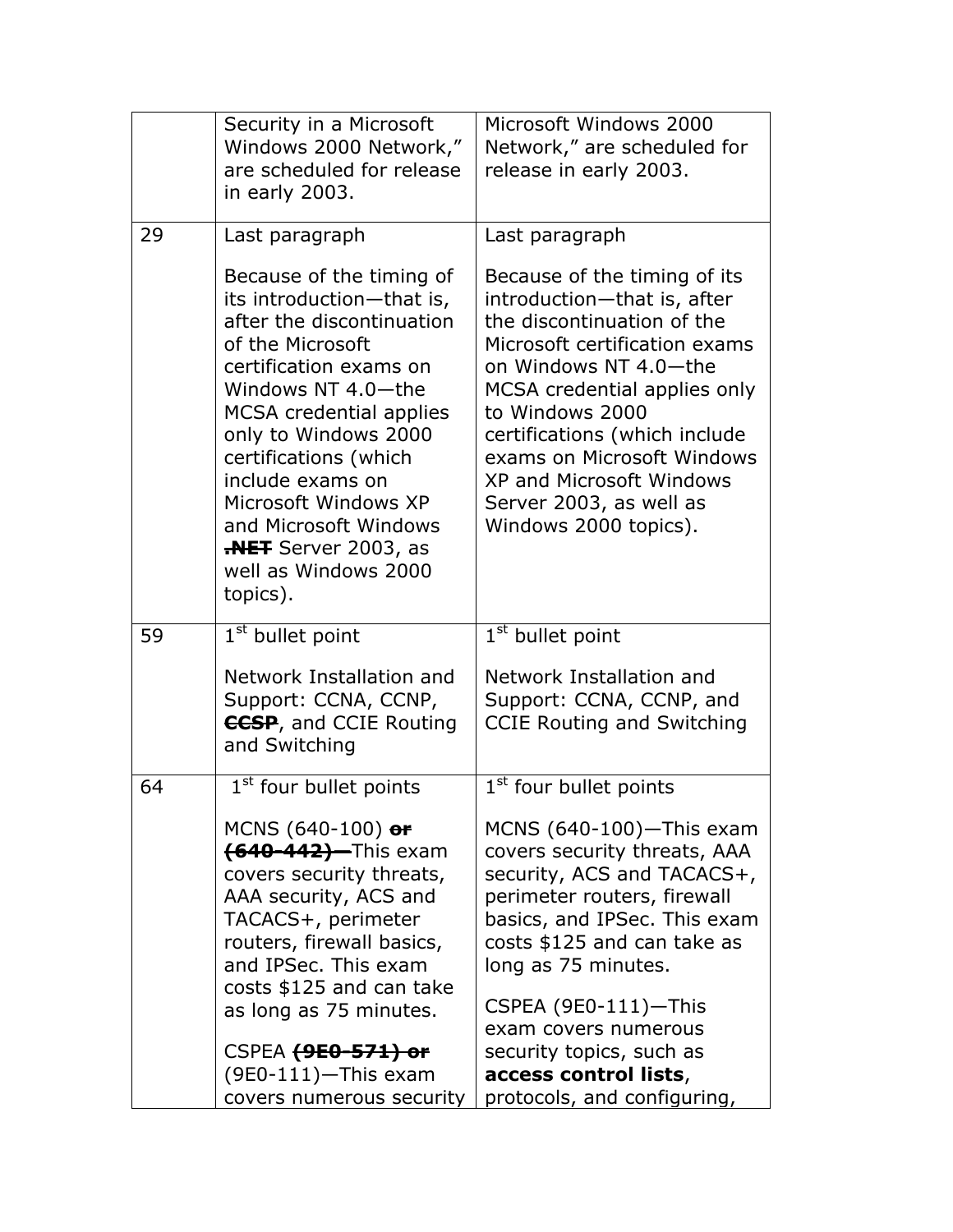|    | topics, such as<br>algorithms, protocols,<br>and configuring, using<br>and troubleshooting the<br>PIX firewall.                                                                                                                                                                                                                                                                                                                                                                                    | using and troubleshooting<br>the PIX firewall.<br>$CSIDS(9E0-100)$ -This<br>exam covers installing,                                                                                                                                                                                                                                                                                                                                                                                                                  |
|----|----------------------------------------------------------------------------------------------------------------------------------------------------------------------------------------------------------------------------------------------------------------------------------------------------------------------------------------------------------------------------------------------------------------------------------------------------------------------------------------------------|----------------------------------------------------------------------------------------------------------------------------------------------------------------------------------------------------------------------------------------------------------------------------------------------------------------------------------------------------------------------------------------------------------------------------------------------------------------------------------------------------------------------|
|    | CSIDS (9E0-900) or<br>HDSPM (9E0-572)-This<br>exam covers installing,<br>configuring, using, and<br>monitoring <b>CSPM and</b><br>the CSIDS sensor. This<br>exam costs \$125 and can<br>take as long as 75<br>minutes.<br>CSVPN (9E0-570) or<br>(9E0-121)-This exam<br>covers VPN and IPSec<br>technologies, the PIX<br>firewall, and certificate<br>authorities. This exam<br>costs \$125 and can take<br>as long as 60 minutes.                                                                  | configuring, using, and<br>monitoring the CSIDS. This<br>exam costs \$125 and can<br>take as long as 75 minutes.<br>CSVPN (9E0-121)-This<br>exam covers VPN and IPSec<br>technologies, the PIX<br>firewall, and certificate<br>authorities. This exam costs<br>\$125 and can take as long as<br>60 minutes.                                                                                                                                                                                                          |
| 87 | Security+                                                                                                                                                                                                                                                                                                                                                                                                                                                                                          | Security+                                                                                                                                                                                                                                                                                                                                                                                                                                                                                                            |
|    | One of three new<br>certifications under<br><del>development as we</del><br><del>write this edition of</del><br><del>the book (the others</del><br>are HT+ and<br><b>Wireless + &gt;&gt;</b> , the<br>Security+ exam is<br>scheduled for release<br>near the end of 2002.<br>This exam aims to<br>identify individuals with<br>knowledge of and skills in<br>IT security. <b>Because the</b><br>exam isn't yet<br><del>available to the public,</del><br>we can't be specifie<br>about time slots, | One of CompTIA's newest<br>certifications, the Security+<br>exam, was released near the<br>end of 2002. This exam aims<br>to identify individuals with<br>knowledge of and skills in IT<br>security. The exam is<br>composed pf 100<br>questions related to<br>general network and<br>organizational security. A<br>candidate must score at<br>least 764 out of a possible<br>900. CompTIA allows 90<br>minutes to finish this test,<br>which costs \$175 for<br><b>CompTIA members and</b><br>\$225 for nonmembers. |